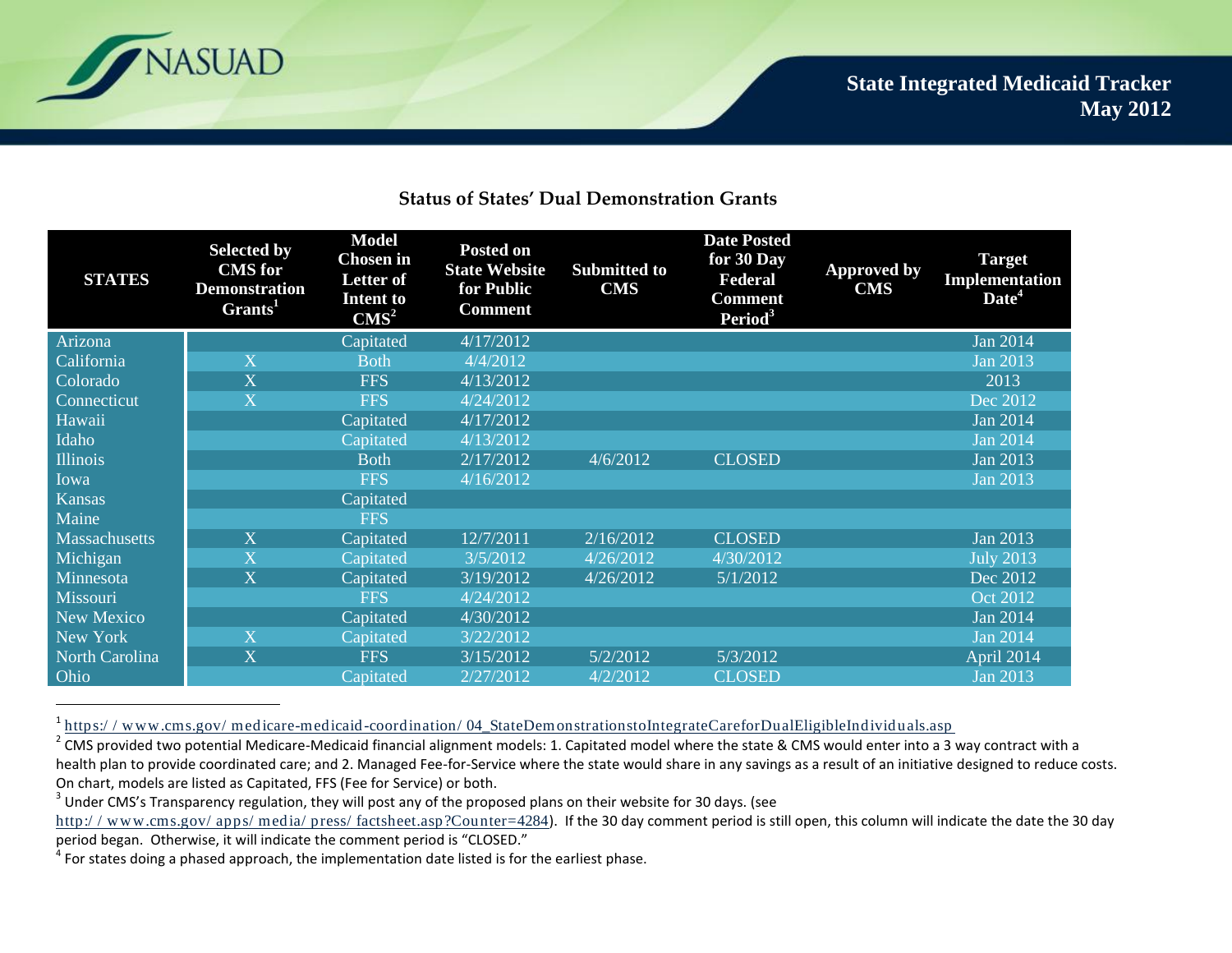

| <b>STATES</b>       | <b>Selected by</b><br><b>CMS</b> for<br><b>Demonstration</b><br>Grants <sup>1</sup> | <b>Model</b><br><b>Chosen</b> in<br><b>Letter of</b><br>Intent to<br>CMS <sup>2</sup> | <b>Posted on</b><br><b>State Website</b><br>for Public<br><b>Comment</b> | <b>Submitted to</b><br><b>CMS</b> | <b>Date Posted</b><br>for 30 Day<br>Federal<br><b>Comment</b><br>Period <sup>3</sup> | <b>Approved by</b><br><b>CMS</b> | <b>Target</b><br>Implementation<br>Date <sup>4</sup> |
|---------------------|-------------------------------------------------------------------------------------|---------------------------------------------------------------------------------------|--------------------------------------------------------------------------|-----------------------------------|--------------------------------------------------------------------------------------|----------------------------------|------------------------------------------------------|
| <b>Oklahoma</b>     | $\overline{\text{X}}$                                                               | <b>FFS</b>                                                                            | 3/22/2012                                                                |                                   |                                                                                      |                                  | <b>July 2013</b>                                     |
| Oregon              | $\overline{\text{X}}$                                                               | Capitated                                                                             | 3/5/2012                                                                 |                                   |                                                                                      |                                  | Jan 2013                                             |
| Pennsylvania        |                                                                                     | <b>Both</b>                                                                           |                                                                          |                                   |                                                                                      |                                  |                                                      |
| <b>Rhode Island</b> |                                                                                     | Capitated                                                                             | 4/26/2012                                                                |                                   |                                                                                      |                                  | <b>Jan 2013</b>                                      |
| South Carolina      | X                                                                                   | <b>Both</b>                                                                           | 4/16/2012                                                                |                                   |                                                                                      |                                  | <b>Jan 2014</b>                                      |
| Tennessee           | $\overline{\text{X}}$                                                               | Capitated                                                                             | 4/13/2012                                                                |                                   |                                                                                      |                                  | <b>Jan 2014</b>                                      |
| <b>Texas</b>        |                                                                                     | Capitated                                                                             | 4/12/2012                                                                |                                   |                                                                                      |                                  | Jan 2014                                             |
| Vermont             | X                                                                                   | Capitated                                                                             | 3/30/2012                                                                |                                   |                                                                                      |                                  | <b>Jan 2014</b>                                      |
| Virginia            |                                                                                     | Capitated                                                                             | 4/13/2012                                                                |                                   |                                                                                      |                                  | Jan 2014                                             |
| Washington          | $\overline{\text{X}}$                                                               | Capitated                                                                             | 3/12/2012                                                                | 4/26/2012                         | 4/30/2012                                                                            |                                  | <b>Jan 2013</b>                                      |
| Wisconsin           | X                                                                                   | <b>Both</b>                                                                           | 3/16/2012                                                                | 4/26/2012                         | 5/2/2012                                                                             |                                  | <b>Jan 2013</b>                                      |

## **State Plans can be found at the following links:**

(Note: some states take down plans after 30 day comment period so links may no longer be active)

Arizona: [http://www.azahcccs.gov/reporting/Downloads/Integration/Duals\\_DemoProposalDraftFINAL4\\_17\\_12.pdf](http://www.azahcccs.gov/reporting/Downloads/Integration/Duals_DemoProposalDraftFINAL4_17_12.pdf)

California: [http://www.dhcs.ca.gov/provgovpart/Documents/Duals/Proposal\\_Documents/Draft%20Demonstration%20Proposal%20040412.pdf](http://www.dhcs.ca.gov/provgovpart/Documents/Duals/Proposal_Documents/Draft%20Demonstration%20Proposal%20040412.pdf)

Colorado:

[http://www.colorado.gov/cs/Satellite?c=Document\\_C&childpagename=HCPF%2FDocument\\_C%2FHCPFDetail&cid=1251621252837&pagename=HCP](http://www.colorado.gov/cs/Satellite?c=Document_C&childpagename=HCPF%2FDocument_C%2FHCPFDetail&cid=1251621252837&pagename=HCPFWrapper) [FWrapper](http://www.colorado.gov/cs/Satellite?c=Document_C&childpagename=HCPF%2FDocument_C%2FHCPFDetail&cid=1251621252837&pagename=HCPFWrapper)

Connecticut:<http://www.ct.gov/dss/cwp/view.asp?a=2345&pm=1&Q=503056>

Hawaii:<http://hawaii.gov/dhs/health/Proposed%20Integration%20of%20Medicaid-Medicare%20Services.pdf>

Idaho:

[http://healthandwelfare.idaho.gov/Portals/0/Medical/Managed%20Care/Idaho%20Demonstration%20Proposal%20Draft%20for%20Public%20Comment](http://healthandwelfare.idaho.gov/Portals/0/Medical/Managed%20Care/Idaho%20Demonstration%20Proposal%20Draft%20for%20Public%20Comment%20April%202012.pdf) [%20April%202012.pdf](http://healthandwelfare.idaho.gov/Portals/0/Medical/Managed%20Care/Idaho%20Demonstration%20Proposal%20Draft%20for%20Public%20Comment%20April%202012.pdf)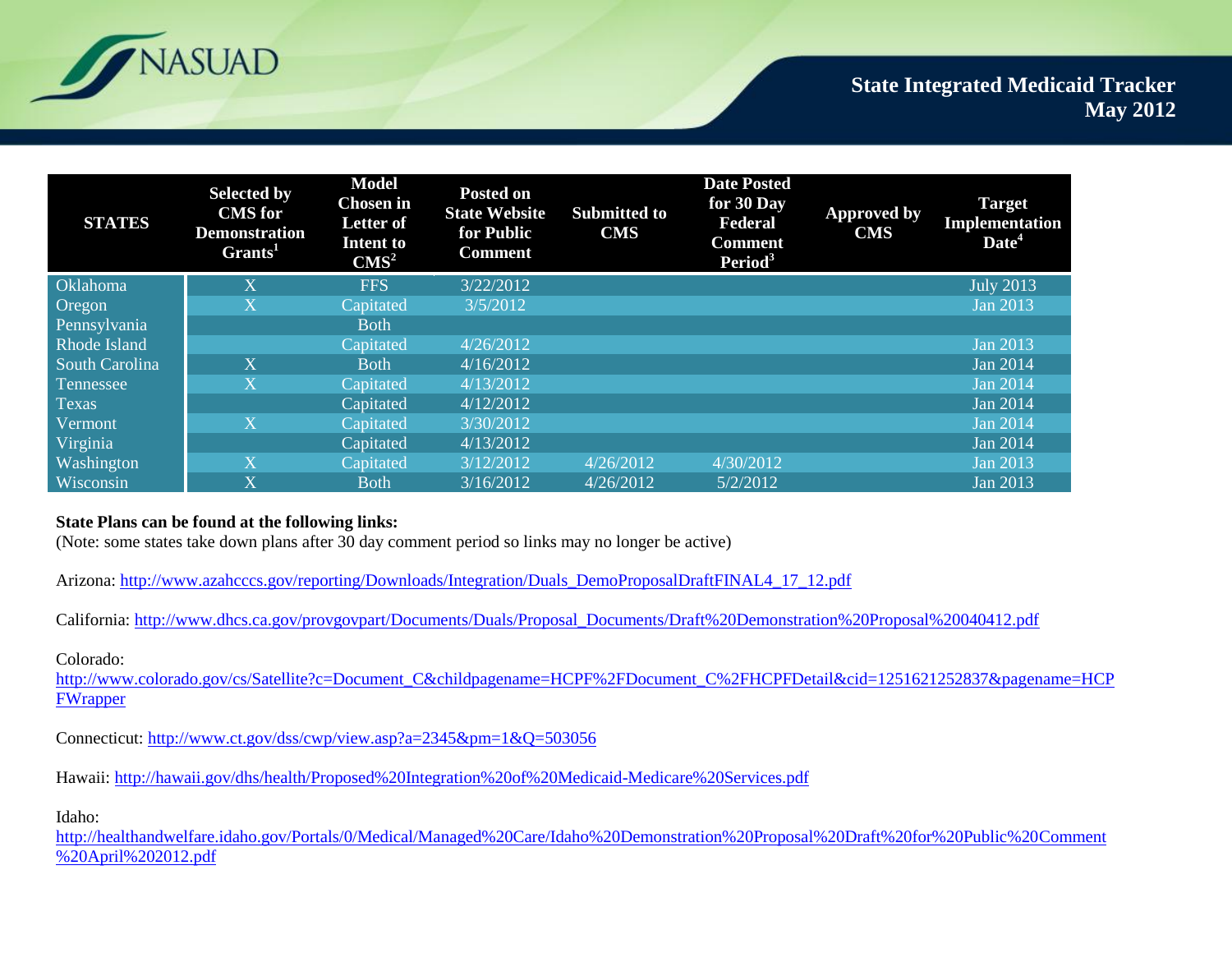

Illinois: [http://www2.illinois.gov/hfs/PublicInvolvement/cc/Documents/cc\\_capitatedmodelproposal.pdf](http://www2.illinois.gov/hfs/PublicInvolvement/cc/Documents/cc_capitatedmodelproposal.pdf)

Iowa: [https://secure.iowai.org/wack/web/sites/iowa\\_medicaid\\_enterprise/work/docs/DualEligiblesProposal.pdf](https://secure.iowai.org/wack/web/sites/iowa_medicaid_enterprise/work/docs/DualEligiblesProposal.pdf)

Massachusetts: [http://www.mass.gov/eohhs/provider/guidelines-resources/services-planning/national-health-care-reform-plan/federal-health-care-reform](http://www.mass.gov/eohhs/provider/guidelines-resources/services-planning/national-health-care-reform-plan/federal-health-care-reform-initiatives/integrating-medicare-and-medicaid/draft-demonstration-proposal.html)[initiatives/integrating-medicare-and-medicaid/draft-demonstration-proposal.html](http://www.mass.gov/eohhs/provider/guidelines-resources/services-planning/national-health-care-reform-plan/federal-health-care-reform-initiatives/integrating-medicare-and-medicaid/draft-demonstration-proposal.html)

Michigan: [www.michigan.gov/mdch/0,4612,7-132--259203--,00.html.](http://www.michigan.gov/mdch/0,4612,7-132--259203--,00.html) 

Minnesota:

[http://www.dhs.state.mn.us/main/idcplg?IdcService=GET\\_FILE&RevisionSelectionMethod=LatestReleased&Rendition=Primary&allowInterrupt=1&noS](http://www.dhs.state.mn.us/main/idcplg?IdcService=GET_FILE&RevisionSelectionMethod=LatestReleased&Rendition=Primary&allowInterrupt=1&noSaveAs=1&dDocName=dhs16_167870) [aveAs=1&dDocName=dhs16\\_167870](http://www.dhs.state.mn.us/main/idcplg?IdcService=GET_FILE&RevisionSelectionMethod=LatestReleased&Rendition=Primary&allowInterrupt=1&noSaveAs=1&dDocName=dhs16_167870)

- Missouri:<http://dss.mo.gov/mhd/general/pdf/financial-models-integrate-care-medicare-medicaid-enrollees.pdf>
- New Mexico: [http://www.hsd.state.nm.us/mad/pdf\\_files/NewMexico\\_DemoProposal\\_DRAFT043012.pdf](http://www.hsd.state.nm.us/mad/pdf_files/NewMexico_DemoProposal_DRAFT043012.pdf)
- New York: [http://www.health.ny.gov/facilities/long\\_term\\_care/docs/demo\\_integrate\\_care\\_for\\_dual\\_elig.pdf](http://www.health.ny.gov/facilities/long_term_care/docs/demo_integrate_care_for_dual_elig.pdf)
- North Carolina:<https://www.communitycarenc.org/elements/media/files/dual-eligible-beneficiaries-integrated-delivery-model-pdf.pdf>
- Ohio:<http://www.healthtransformation.ohio.gov/LinkClick.aspx?fileticket=IQIJ64KDmdI%3d&tabid=105>
- Oklahoma:<http://okhca.org/providers.aspx?id=13291>
- Oregon: [https://cco.health.oregon.gov/DraftDocuments/Documents/Duals%20Demonstration%20Proposal%20-](https://cco.health.oregon.gov/DraftDocuments/Documents/Duals%20Demonstration%20Proposal%20-%20Final%20Public%20Comment%20Draft%203-2-12.pdf) [%20Final%20Public%20Comment%20Draft%203-2-12.pdf](https://cco.health.oregon.gov/DraftDocuments/Documents/Duals%20Demonstration%20Proposal%20-%20Final%20Public%20Comment%20Draft%203-2-12.pdf)
- Rhode Island:<http://www.eohhs.ri.gov/>
- South Carolina: [https://msp.scdhhs.gov/scdue/sites/default/files/SCDuEProposal\\_DRAFT%20PUBLIC.pdf](https://msp.scdhhs.gov/scdue/sites/default/files/SCDuEProposal_DRAFT%20PUBLIC.pdf)
- Tennessee:<http://www.tn.gov/tenncare/forms/dualsdemo.pdf>
- Texas:<http://www.hhsc.state.tx.us/medicaid/dep/docs/Proposal-for-Integration-of-Care-for-Dual-Eligibles.pdf>